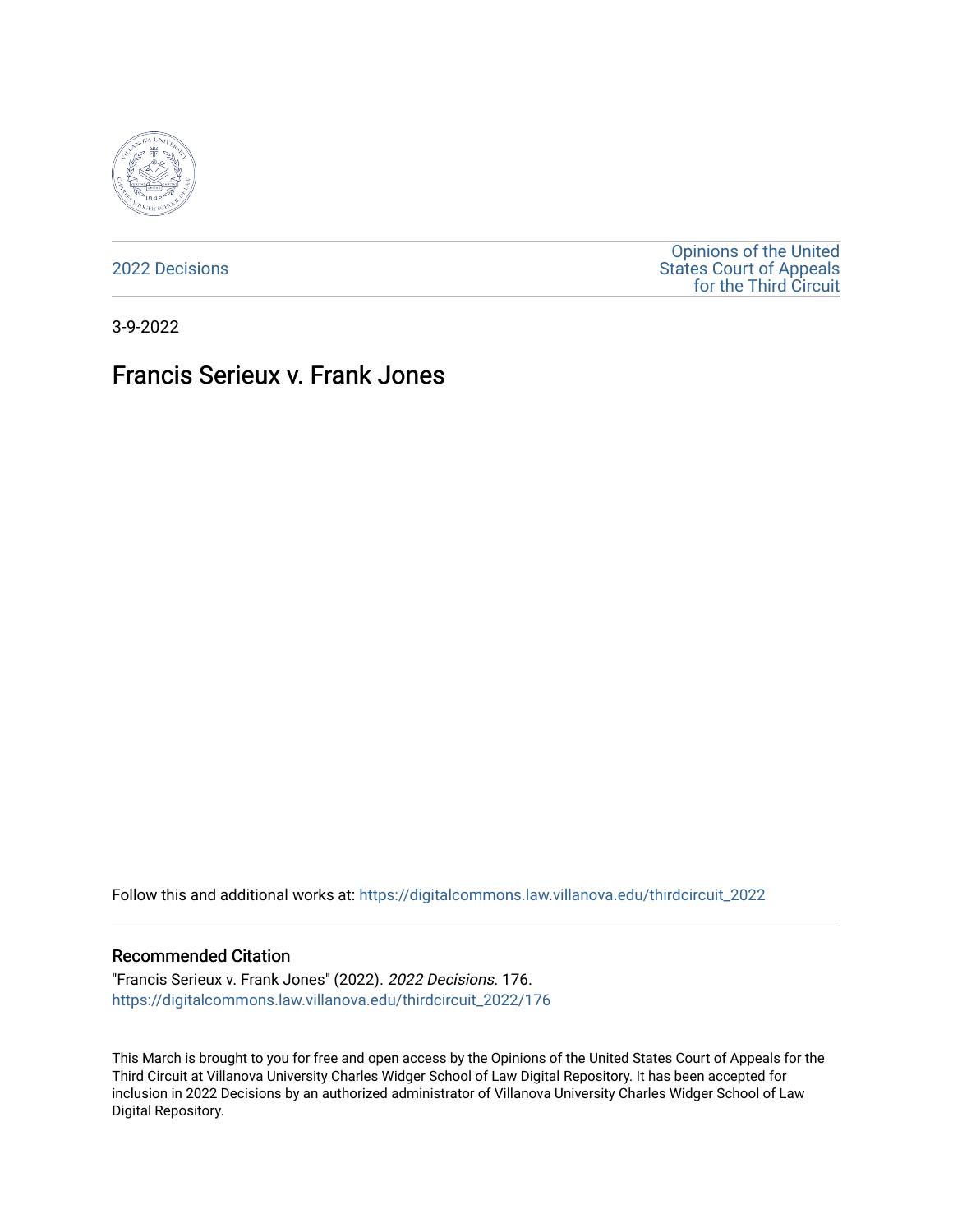# **NOT PRECEDENTIAL**

# UNITED STATES COURT OF APPEALS FOR THE THIRD CIRCUIT

No. 20-3239 \_\_\_\_\_\_\_\_\_\_\_\_\_\_\_

\_\_\_\_\_\_\_\_\_\_\_\_\_\_\_\_

FRANCIS B. SERIEUX, *Appellant*

v.

FRANK JONES, SUPERVISOR L. BOYNES

On Appeal from the District Court for the Virgin Islands District Court No. 3-20-cv-00056 District Judge: Honorable Robert A. Molloy

\_\_\_\_\_\_\_\_\_\_\_\_\_\_\_\_\_\_\_\_\_\_

\_\_\_\_\_\_\_\_\_\_\_\_\_\_\_\_\_\_\_\_\_\_\_\_

Submitted Pursuant to Third Circuit L.A.R. 34.1(a) on December 9, 2021

\_\_\_\_\_\_\_\_\_\_\_\_\_\_\_

Before: McKEE, RESTREPO, and SMITH, *Circuit Judges*

(Opinion filed: March 9, 2022)

OPINION\*

\_\_\_\_\_\_\_\_\_\_\_\_\_\_

<sup>\*</sup> This disposition is not an opinion of the full Court and under I.O.P. 5.7 does not constitute binding precedent.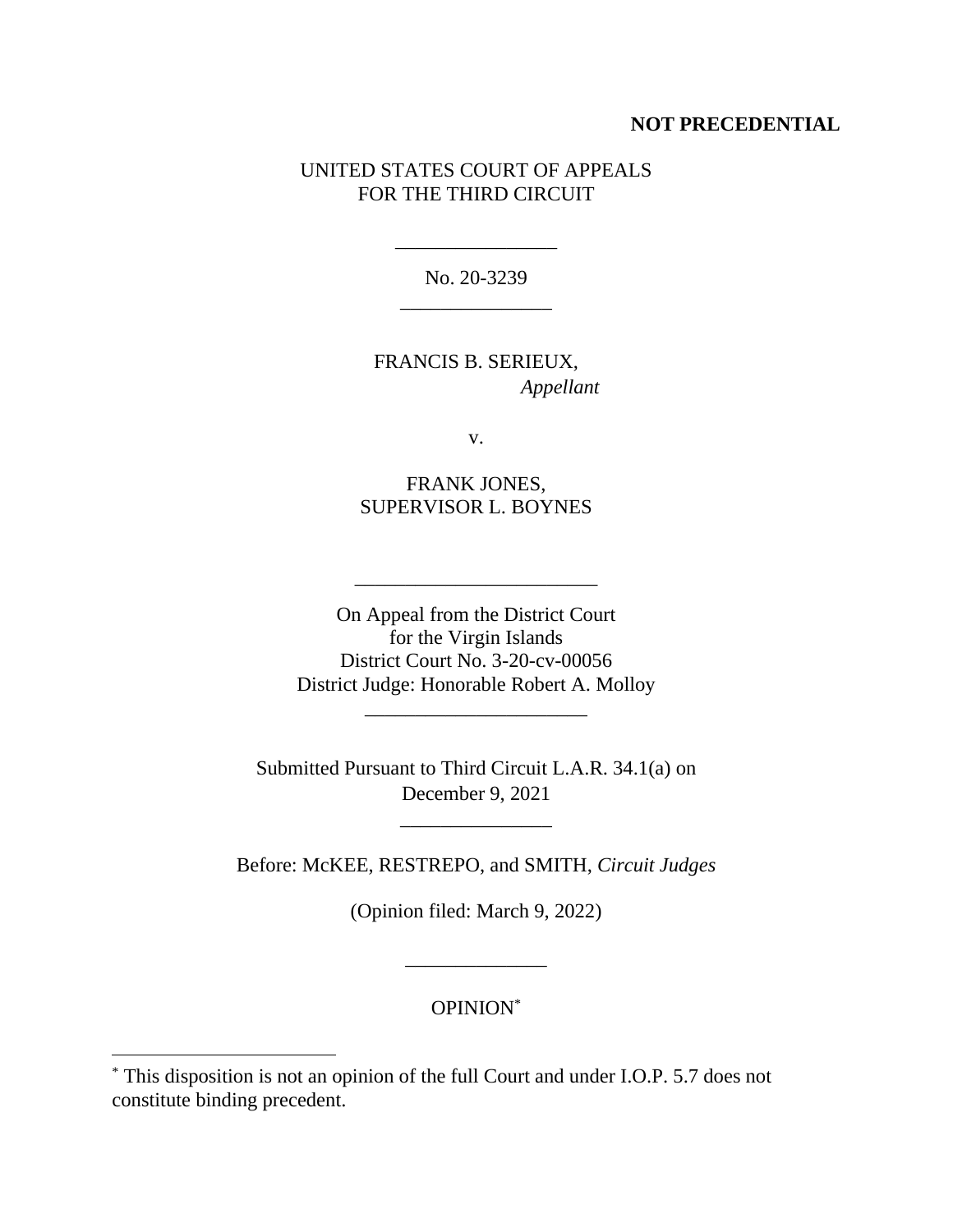McKee, *Circuit Judge.*

Francis B. Serieux appeals the District Court's dismissal of his claim against Frank Jones for lack of subject matter jurisdiction. Because the District Court did not err in adopting the Magistrate Judge's Report and Recommendations for dismissal or denying Serieux's motion for an extension to file objections to the R & R, we will affirm. $<sup>1</sup>$ </sup>

\_\_\_\_\_\_\_\_\_\_\_\_\_\_

## **I.**

Serieux filed a complaint, alleging that Jones told him that the Court was not accepting any paperwork and was closed on May 4, 2020. Magistrate Judge Miller entered an R & R recommending dismissal of Serieux's complaint against Jones for lack of subject matter jurisdiction.<sup>2</sup> Judge Miller found no basis in Serieux's allegations that invoked federal question or diversity jurisdiction under 28 U.S.C. §§ 1331 and 1332.<sup>3</sup> The R & R provided that "[a]ny objections to this  $[R \& R]$  must be filed in writing within 14 days of receipt of this notice[, and f]ailure to file objections within the specified time shall bar the aggrieved party from attacking such  $[R \& R]$  before the assigned District

<sup>1</sup> The Magistrate Judge screened the pleading pursuant to 28 U.S.C. § 1915(e)(2) because Serieux is proceeding *pro se in forma pauperis*. The District Court reviewed *de novo* only those portions of the R & R to which the party has objected. Fed. R. Civ. P. 72(b)(3). We have jurisdiction to review the District Court's order under 28 U.S.C. § 1291. <sup>2</sup> R & R, *Serieux v. Frank*, No. 3:20-cv-00056, 2020 WL 5087878, at \*3 (Dist. C. V.I. Aug. 28, 2020) (Miller, Mag. J.). 3 *Id.*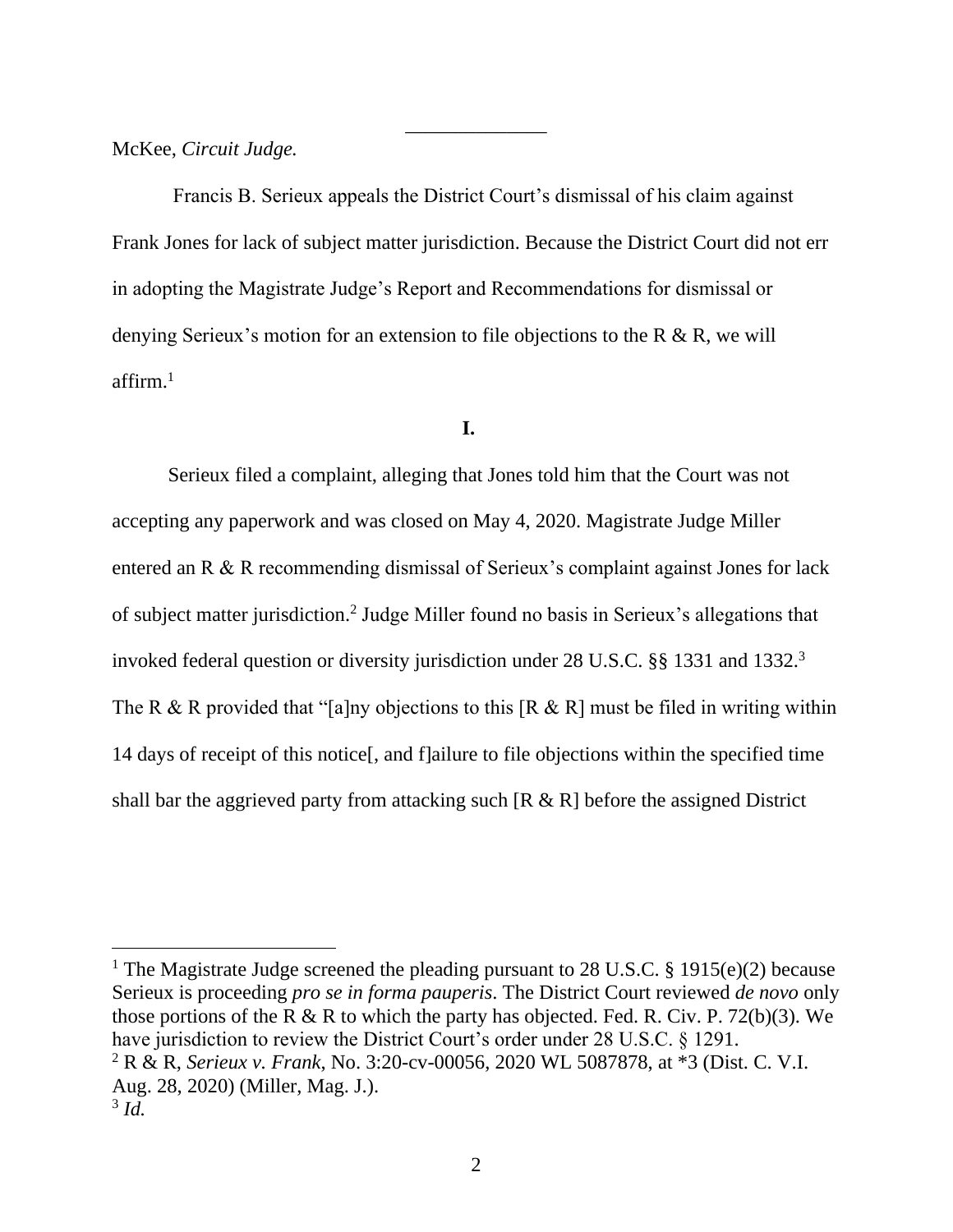Court Judge."<sup>4</sup> The next day, the R & R was sent to Serieux via certified mail; thus, the deadline for Serieux to file objections was August 24, 2020.

On August 18, Serieux filed a motion for a one-month extension to make his objections.<sup>5</sup> Serieux claimed he was awaiting copies of his complaints from the Court as he was sent the wrong documents and the print was too small for him to read. Serieux also claimed that it was impossible for him to correct the complaints for his twenty-four cases within the prescribed fourteen days.<sup>6</sup>

On August 28, the District Court adopted the R  $\&$  R, dismissing Serieux's complaint for lack of subject matter jurisdiction and denying Serieux's request for an extension to file objections to the R & R.<sup>7</sup> The Court concluded that Serieux's assertions did not constitute good cause as he did not present circumstances of unforeseen or uncontrollable events.<sup>8</sup>

## **II.**

Serieux raises two issues on appeal: (1) the dismissal of his complaint for lack of subject matter jurisdiction, and (2) the denial of his motion for an extension to file objections to the R & R. We review a district court's dismissal of a complaint for lack of subject matter jurisdiction *de novo*<sup>9</sup> and its denial of a motion for an extension for abuse

<sup>4</sup> *Id.* 

 $5$  ECF 4.

<sup>&</sup>lt;sup>6</sup> At that time, the District Court had 18, rather than 24, complaints docketed for Serieux. *Serieux*, 2020 WL 5087878, at \*1 n.1.

<sup>7</sup> *Id.* at \*3.

<sup>8</sup> *Id.* at \*2.

<sup>9</sup> *Samuel-Bassett v. Kia Motors America, Inc.*, 357 F.3d 392, 396 (3d Cir. 2004).